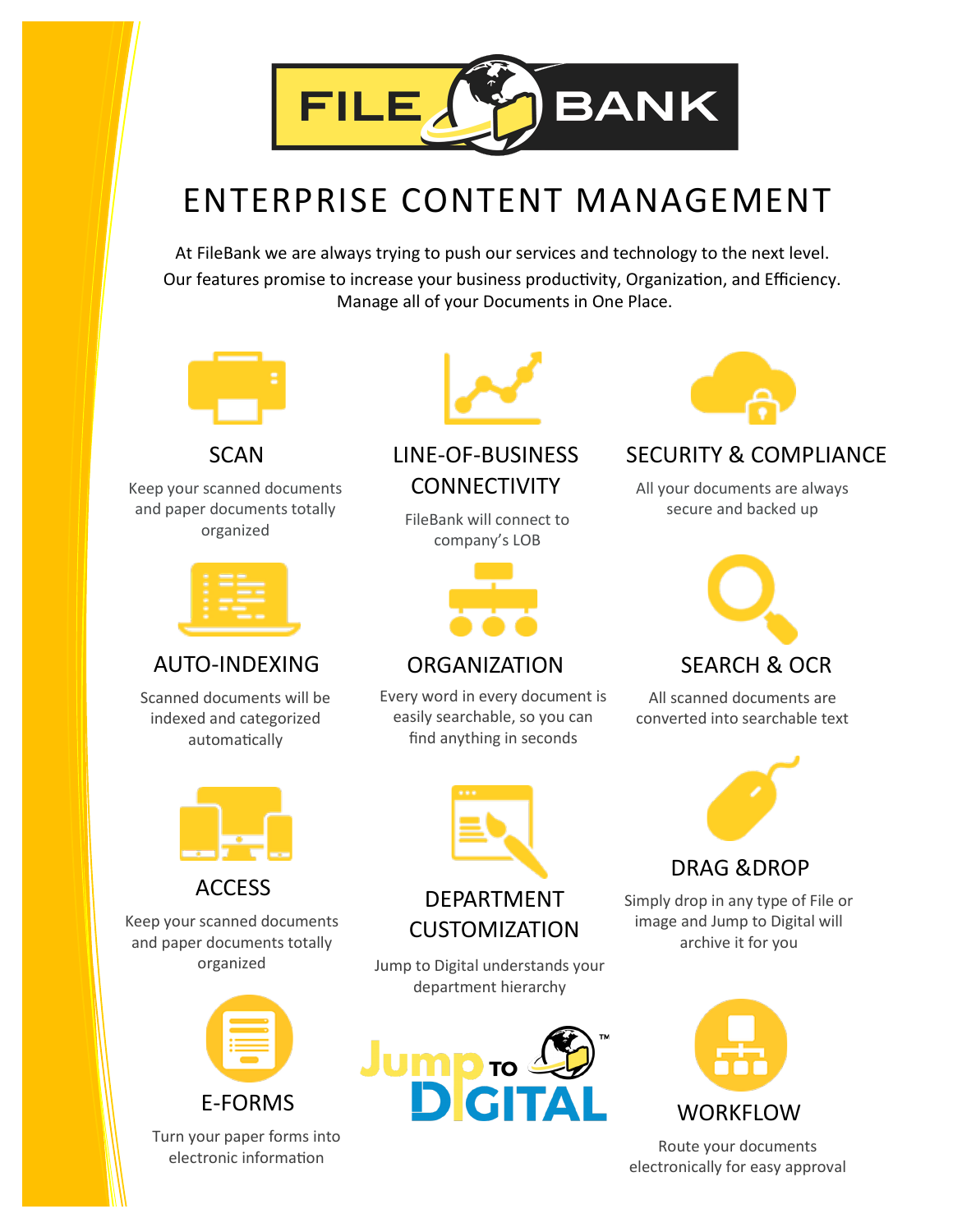## **Physical Document Management**

| <b>Services</b>                                                                                                                                                                          | <b>Benefits</b>                                                                                                                                                                                                                  |
|------------------------------------------------------------------------------------------------------------------------------------------------------------------------------------------|----------------------------------------------------------------------------------------------------------------------------------------------------------------------------------------------------------------------------------|
| FileOrganize™<br>Pack, barcode, label and organize                                                                                                                                       | Files/boxes fully organized<br>$\bullet$<br>Gain detailed information on types of records                                                                                                                                        |
| FileBox™<br>Our Records Storage Service is a flexible program that<br>is customizable to suit each customer's unique needs                                                               | Reduces the cost of storing / managing records<br>$\bullet$<br>Frees up valuable office space and storage space<br>Provides access to your records 24/7 via V-Cabinet<br>Plus <sup>™</sup> (secure web client portal)            |
| Instant Access™<br>File level indexing, all files are indexed by specific<br>keywords based on customer instructions                                                                     | Find your files instantly 24/7 P-Cabinet™ (secure<br>$\bullet$<br>web client portal)<br>Request files for Scan-on-Demand<br>$\bullet$                                                                                            |
| FileCapture™<br>Scan active files into a digital format and make them<br>available instantly to you through our V-Cabinet<br>Plus <sup>™</sup> (secure web client portal) or into a disc | Find, view, share and collaborate your files 24/7<br>$\bullet$<br>via V-Cabinet Plus™ (secure web client portal)<br>Print and email files instantly, saving time with<br>$\bullet$<br>correspondence and increasing productivity |
| FileTrack-N-Shred™<br>Secure shredding Services: On-site, Off-site,<br>Scheduled or On-demand                                                                                            | Comply with local, state and federal laws.<br>$\bullet$<br>Save money in storage<br>$\bullet$<br>Certificate of Destruction                                                                                                      |
| FileRetention™<br>Retention schedule monitoring for compliance with<br>local, state, and federal laws                                                                                    | Expert Advice in identifying expired records<br>Regular monitoring of account by in-house archi-<br>vist for retention compliance                                                                                                |
| P-Cabinet <sup>™</sup><br>Secure web-based records management application                                                                                                                | Find a box or a file in seconds<br>$\bullet$<br>Request files for scan-on-demand<br>$\bullet$<br>Manage inventory<br>Request supplies                                                                                            |

Call us today and let FileBank help you "Jump to Digital" 1-800-625-7163 | info@FileBankinc.com | www.FileBankinc.com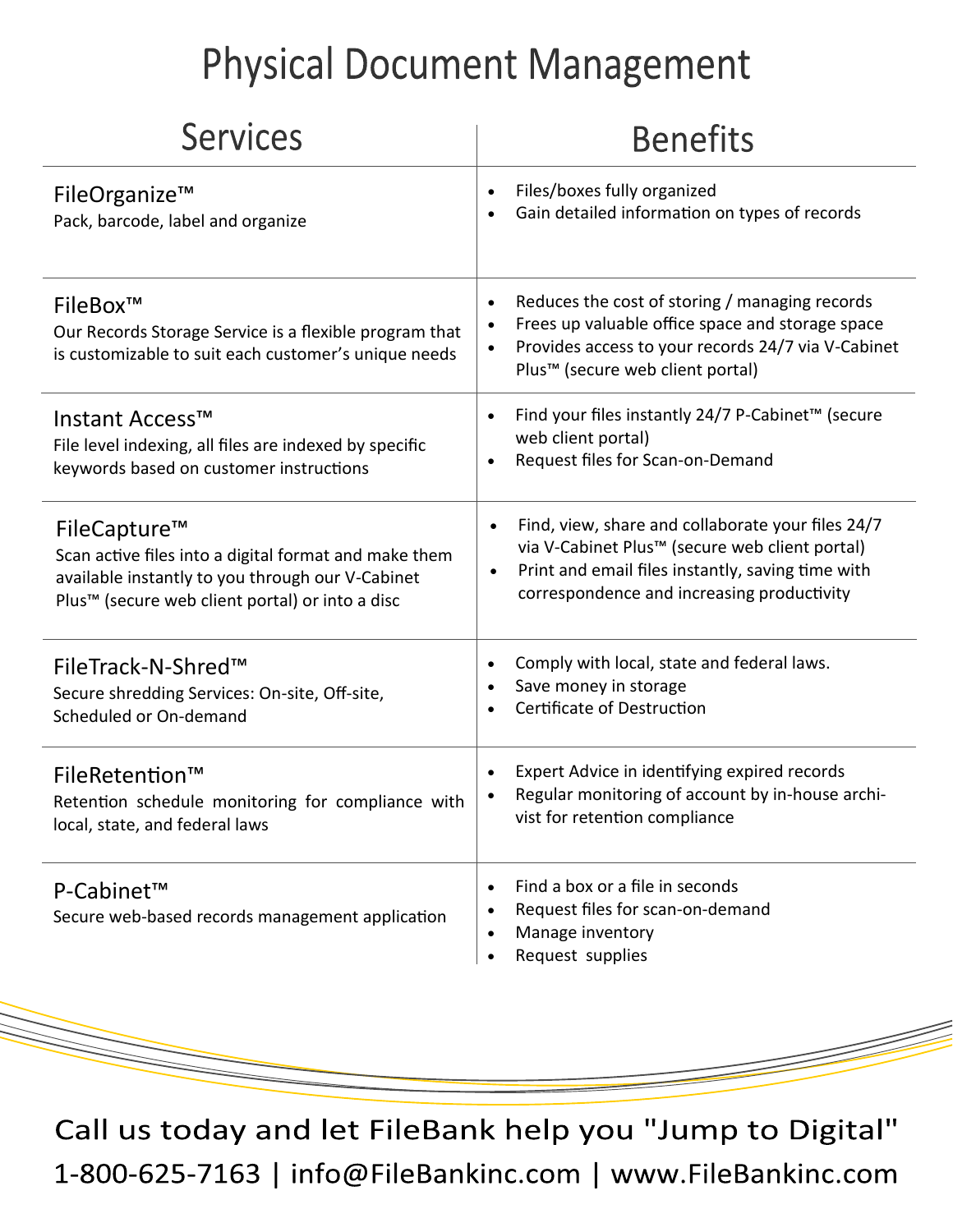# Why ECM?

### SAVE 200K-300K+ PER YEAR

### INCREASE EFFICIENCY 50-80%

### REDUCE ERROS BY 90%

## ROI \$6.12 FOR EVERY \$1.00 INVESTED

## 1315% ROI IN THE FIRST 6 MONTHS

\*Microsoft and Pique conducted in-depth research with partner customer organizations in a variety of industries to identify key ROI drivers that those organizations experience in real-world deployments.



ENTERPRISE CONTENT MANAGEMENT

Call us today and let FileBank help you "Jump to Digital" 1-800-625-7163 | info@FileBankinc.com | www.FileBankinc.com